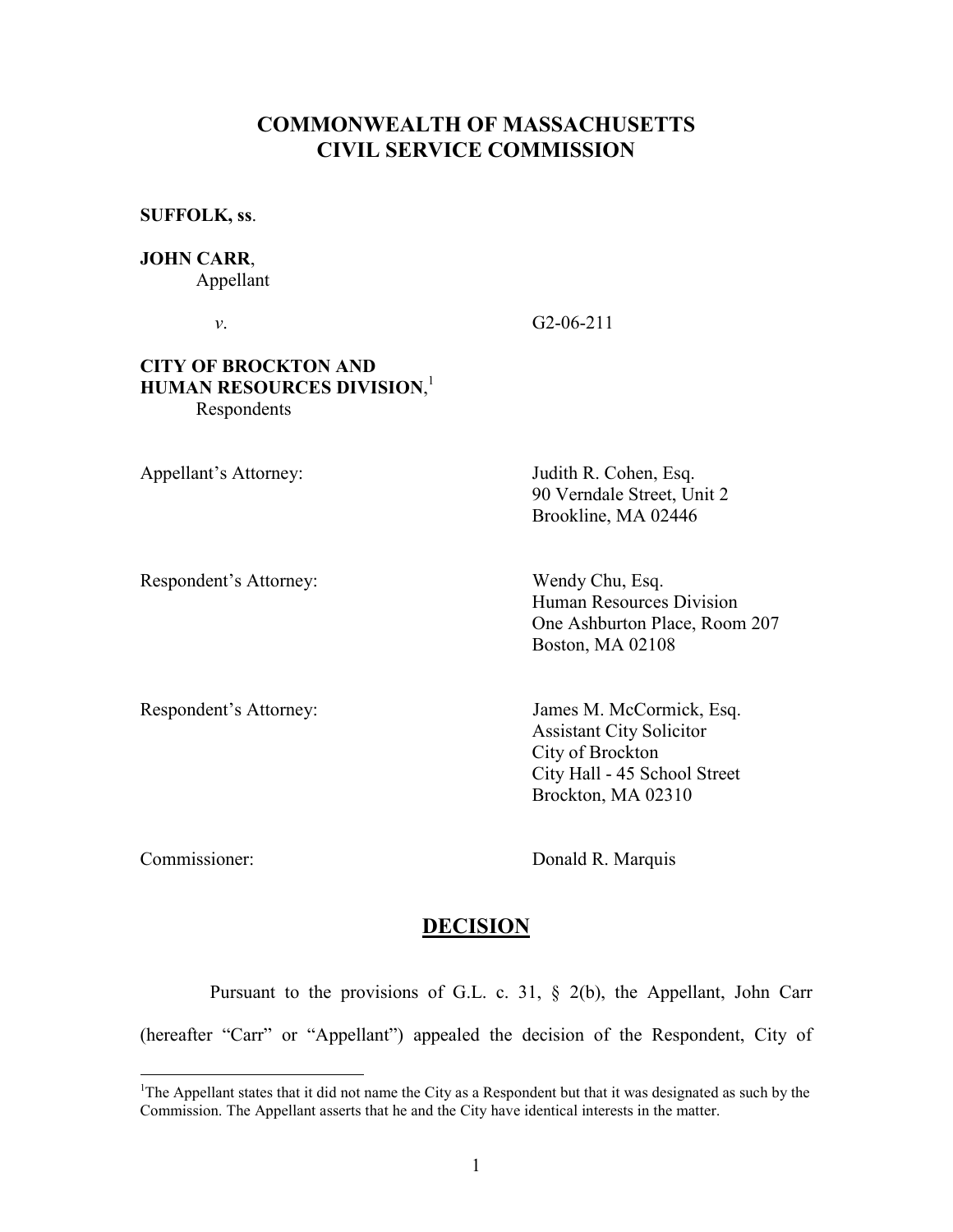Brockton (the "City") and the Human Resources Division (hereafter "Respondent" or "HRD") in bypassing him for appointment to the position of Police Sergeant and challenging the promotional list generated by the HRD for appointment to Sergeant. The appeal was timely filed. On December 12, 2006, the City submitted a Motion to Dismiss and the HRD submitted a Motion to Dismiss on January 8, 2007. On March 20, 2007, the Mayor of the City during the relevant time period submitted an affidavit. The Appellant submitted an opposition to the HRD's Motion on March 23, 2007. In the course of pursuing a decision in this case, the parties came to agreement and submitted a joint resolution for equitable relief on May 7, 2007.

 The Commission accepts the parties' agreement in this matter and, pursuant to its powers of equitable relief inherent in Chapter 534 of the Acts of 1976, as amended by Chapter 310 of the Acts and Resolves of 1993, hereby orders the Human Resources Division to take the following actions:

Certification List No. 8632 for promotion to the position of Police Sergeant in the City of Brockton shall be revived and the name of John Carr shall be placed at the top of that list in order to be considered for one, and only one, selection from said list.

Civil Service Commission

 $\overline{\phantom{a}}$  , which is a set of the set of the set of the set of the set of the set of the set of the set of the set of the set of the set of the set of the set of the set of the set of the set of the set of the set of th

Donald R. Marquis Commissioner

 By vote of the Civil Service Commission (Henderson, Chairman, Taylor, Guerin, Marquis and Bowman, Commissioners) on June 21, 2007.